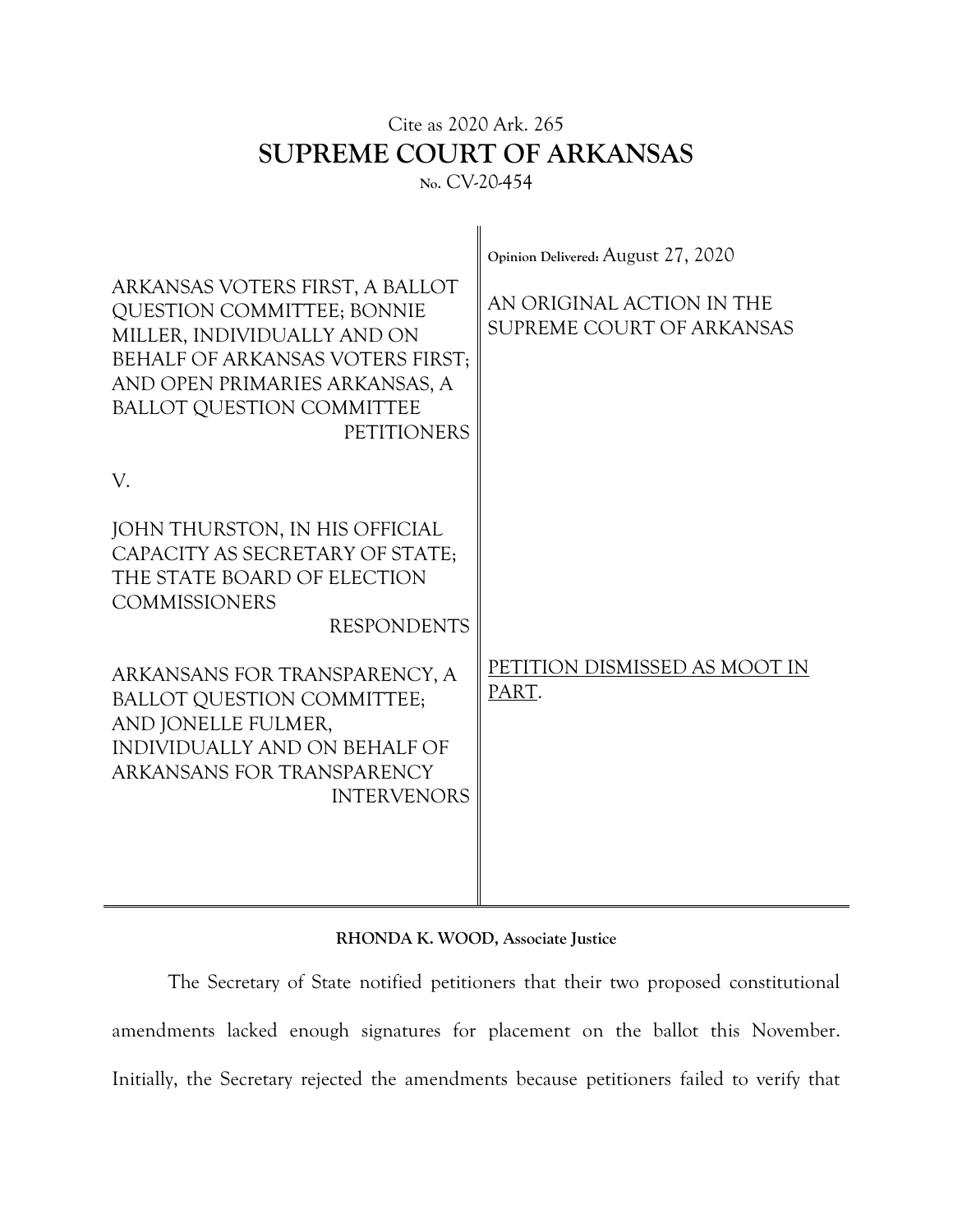their paid canvassers had passed criminal-background checks. Instead, petitioners submitted an affidavit stating that "criminal background check[s] have been timely acquired." The Secretary concluded that this affidavit fell short of statutory requirements.

Petitioners filed this original action against the Secretary as a result. After the petition had been filed, the State Board of Election Commissioners reviewed the popular name and ballot title for the present "open primary" amendment. The Board rejected both as misleading and refused to certify the amendment for placement on the ballot. Petitioners then filed a separate count against the Board. Petitioners alleged that the Board's decision was erroneous and, in any event, the legal regime whereby the Board certifies ballot titles was unconstitutional. We agreed to bifurcate the proceedings between counts 1 and 2 (criminal-background affidavit and signature issues) and this count 3 (popular name and ballot-title issues). *See Miller v. Thurston*, CV-20-454 (Ark. July 28, 2020).

Today, we concluded in a companion case that the criminal-background affidavit was fatally flawed for both proposed amendments. *Miller v. Thurston*, 2020 Ark. 267. Neither amendment has enough signatures for ballot placement. So even if we agreed that the Board's decision was incorrect or that the statutory review regime was unconstitutional, the proposed open-primary amendment would fail. The issues in Count 3 are therefore moot because our judgment would have no practical legal effect on an existing controversy. *See Shipp v. Franklin*, 370 Ark. 262, 267, 258 S.W.3d 744, 748 (2007). We will not address moot issues or issue advisory, academic opinions. *Zook v. Martin*, 2018 Ark. 304, at 2. We dismiss count 3 of the petition as moot.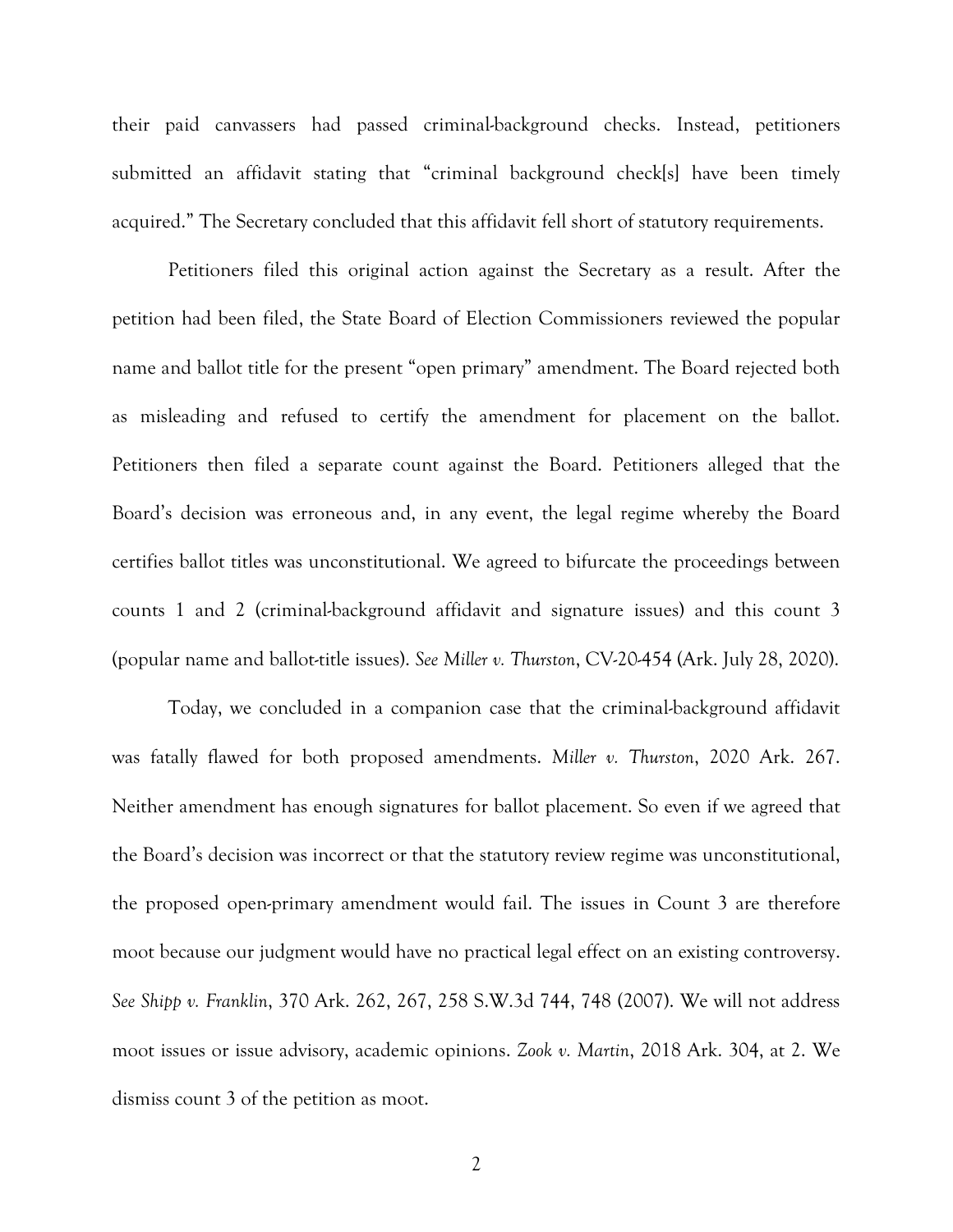Petition dismissed as moot in part.

Mandate to issue immediately.

HART, J., dissents.

**JOSEPHINE LINKER HART, Justice, dissenting.** For the reasons stated in my dissent with regard to counts I and II of the above-referenced case, count III is not moot. Accordingly, this court should address the constitutionality question. Put simply, the decision by the State Board of Election Commissioners (SBEC) to disqualify the ballot initiative exceeds its constitutional authority.

Today's decision allows a non-elected board of political appointees to annul the first power retained by the citizens of this state in our constitution. Ark. Const. Art. 5, § 1.

As the petitioners note, the plain language of Amendment 7 provides that the ballot title approval process is ministerial in nature subject to a decision by the Arkansas Supreme

Court if it is challenged in an original action. Our constitution states:

**Title.** At the time of filing petitions the exact title to be used on the ballot shall by the petitioners be submitted with the petition, and on state- wide measures, shall be submitted to the State Board of Election Commissioners, who shall certify such title to the Secretary of State, to be placed upon the ballot; on county and municipal measures such title shall be submitted to the county election board and shall by said board be placed upon the ballot in such county or municipal election.

Ark. Const. art. 5, § 1. Amendment 7 does not give SBEC the authority to review a ballot title for sufficiency. The "sufficiency" of the petition, including the ballot title and popular name, is "a matter of law to be decided by this court. *Bailey v. McCuen*, 318 Ark. 277, 284, 884 S.W.2d 938, 942 (1994). We have original and exclusive jurisdiction" over the